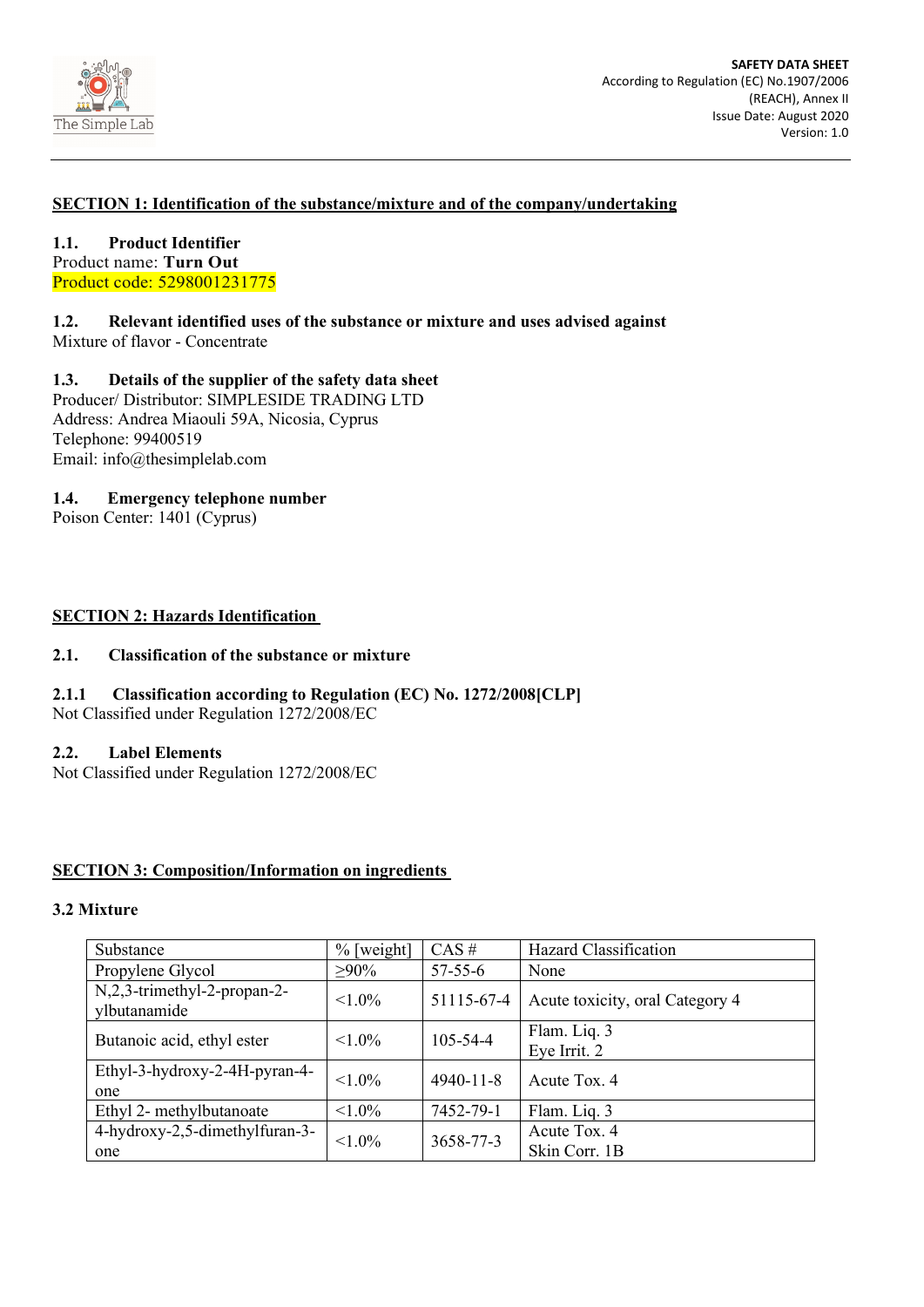

**SAFETY DATA SHEET** According to Regulation (EC) No.1907/2006 (REACH), Annex II Issue Date: August 2020 Version: 1.0

|                                 |            |                 | Skin Sens. 1A                             |
|---------------------------------|------------|-----------------|-------------------------------------------|
|                                 |            |                 | Eye Dam. 1                                |
| Isopentyl Acetate               | $< 0.10\%$ | 123-92-2        | Flam. Liq. 3                              |
| 1',4,6'-trichlorogalactosucrose | $< 0.10\%$ | 56038-13-2      | None                                      |
| Ethyl 2-methylpentanoate        | $< 0.10\%$ | 39255-32-8      | Flam. Liq. 3                              |
|                                 |            |                 | Flame. Liq. 3, H226;                      |
|                                 |            |                 | Skin Irrit. 2, H315;                      |
| 1-methyl-4-prop-1-en-2-         | $< 0.10\%$ | 5989-27-5       | Skin Sens. 1, H317;                       |
| ylcyclohexene                   |            |                 | Aquatic Acute 1, H400;                    |
|                                 |            |                 | Aquatic Chronic 1, H410                   |
| 2,6-dimethylhept-5-enal         | $< 0.10\%$ | 106-72-9        | Skin Sens. $1\overline{B}$                |
| Ethyl vanillin                  | $< 0.10\%$ | $121 - 32 - 4$  | Eye Irrit. 2                              |
|                                 |            |                 | Flam. Liq. 2, H225;                       |
| <b>Ethyl Acetate</b>            | $< 0.10\%$ | 141-78-6        | Eye Irrit. 2, H319;                       |
|                                 |            |                 | STOT SE 3, H336                           |
|                                 |            |                 | Flam. Liq. 3                              |
| Ethyl hexanoate                 | $< 0.10\%$ | $123 - 66 - 0$  | Skin Irrit. 2                             |
| Methyl 2-aminobenzoate          | $< 0.10\%$ | 134-20-3        | Eye Irrit. 2                              |
| 3-cis-hexenyl acetate           | $< 0.10\%$ | $3681 - 71 - 8$ | Flam. Liq. 3                              |
| 3-hydroxybutan-2-one            |            |                 | Flam. Liq. 3                              |
|                                 | $< 0.10\%$ | 513-86-0        | Eye Dam. 1                                |
| 5-hexyloxolan-2-one             | $< 0.10\%$ | 706-14-9        | none                                      |
| Dimethylmonosulfide             | $< 0.10\%$ | $75 - 18 - 3$   | Flam. Liq. 2                              |
|                                 |            |                 | Flam. Liq. 3, H226;                       |
| Cis-3-hexen-1-ol                | $< 0.10\%$ | 928-96-1        | Eye Irrit. 2, H319                        |
| <b>Ethyl Butyrate</b>           | $< 0.10\%$ | $105 - 4 - 4$   | Flam. Liq. 3, Eye Irrit. 2                |
| Isovaleric acid, ethyl ester    | $< 0.10\%$ | 108-64-5        | Flam. Liq. 3, Skin Irrit. 2               |
| Acetic acid, propyl ester       | $< 0.10\%$ | 109-60-4        | Flam. Liq. 2, Eye Irrit. 2                |
| Hexanol                         | $< 0.10\%$ | $111 - 27 - 3$  | Acute Tox. 4                              |
| <b>Benzyl Acetate</b>           | $< 0.10\%$ | $140 - 11 - 4$  | Aquatic Chronic 3                         |
| Hexyl Acetate                   | $< 0.10\%$ | 142-92-7        | Flam. Liq. 3, H226                        |
| <b>Watermelon Flavouring</b>    | $< 0.10\%$ | <b>NA</b>       | NA                                        |
| Cis-6-nonen-1-ol                | $< 0.10\%$ | 35854-86-5      | none                                      |
| Propionic acid, ethyl ester     | $< 0.10\%$ | $105 - 37 - 3$  | Flam. Liq. 2                              |
| 2-benzylideneheptanal           | $< 0.10\%$ | 122-40-7        | Skin Sens. 1, Aquatic Chronic 2           |
| nonanal                         | $< 0.10\%$ | 124-19-6        | Aquatic Chronic 3                         |
| Cis-3-hexen-1-ol                | $< 0.10\%$ | 928-96-1        | Flam. Liq. 3, Eye Irrit. 2                |
| Diethyl Malonate                | $< 0.10\%$ | $105 - 53 - 3$  | Eye Irrit. 2, H319                        |
| Maltol                          | $< 0.10\%$ | $118 - 71 - 8$  | Acute Tox. 4                              |
| <b>Cucumber Flavouring</b>      | $< 0.01\%$ |                 | NA                                        |
| Ocimene                         |            |                 | Flam. Liq. 3, Asp. Tox. 1, Skin Irrit. 2, |
|                                 | $< 0.01\%$ | 3338-55-4       | Aquatic Acute 1, Aquatic Chronic 2        |

\*The percentages given refer to quantities added and not to total analytically detectable levels below 0.1% of trace ingredients. Other trace ingredients may be present due to artifacts of the production process from other naturally occurring substances, impurities and isomers. This is a commercial product whose ratio of components may vary slightly. Minor quantities of other **non** hazardous ingredients are also possible.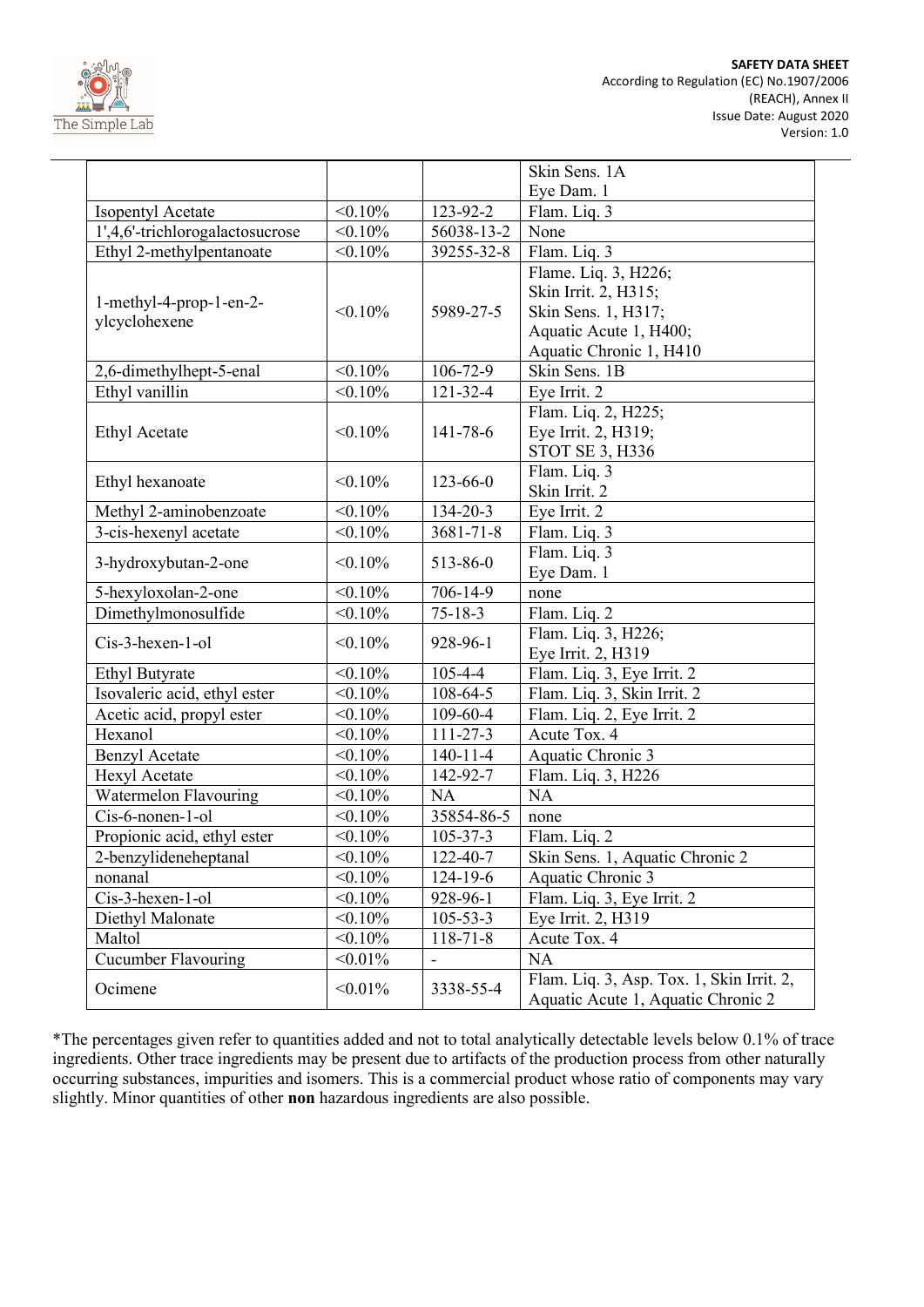

### **SECTION 4: Description of first aid measures**

### **4.1 Description of first aid measures**

#### General Notes

Immediately remove any clothing soiled by the product. The symptoms of poisoning may even occur after several hours. Therefore, it is recommended medical supervision for at least 48 hours after the accident. In case of irregular breathing or respiratory arrest provide artificial respiration.

#### Following inhalation:

**Move the affected person to fresh air, keep warm and at rest.** Inhalation of high concentrations may cause respiratory irritation and tightness of the chest. Systemic features may occur. Get medical advice in case of symptoms.

In case of unconsciousness bring patient into stable side position for transport.

#### Following skin contact:

In case of skin contact, remove contaminated clothing. Rinse the skin exposed, with soap and plenty of water.

#### Following eye contact:

**Remove contact lenses if any.** Rinse open eye for several minutes under running water for at least 15 minutes. If irritation or discomfort persists, consult a doctor.

#### Following ingestion:

### If swallowed: **IMMEDIATELY CALL POISON CENTER or physician**.

Only if the patient is conscious, rinse the mouth with water.

### **4.2 Most important symptoms and effects, both acute and delayed**

**Skin contact:** There may be mild irritation at the site of contact. **Eye contact:** There may be irritation and redness. **Ingestion:** There may be pain and redness of the mouth and throat. It can be intoxicating with high intake levels. Inhalation: There are no symptoms.

### **4.3 Indication of any immediate medical attention and special treatment needed**  None

### **SECTION 5: Fire fighting measures**

### **5.1. Extinguishing media**

Suitable extinguishing media: Water fog. Carbon dioxide. Dry chemical powder.

# **5.2. Special hazards arising from the substance or mixture**

Does not apply.

### **5.3. Advice for fire fighters**

Wear self-contained breathing apparatus. Wear protective clothing to avoid contact with skin and eyes.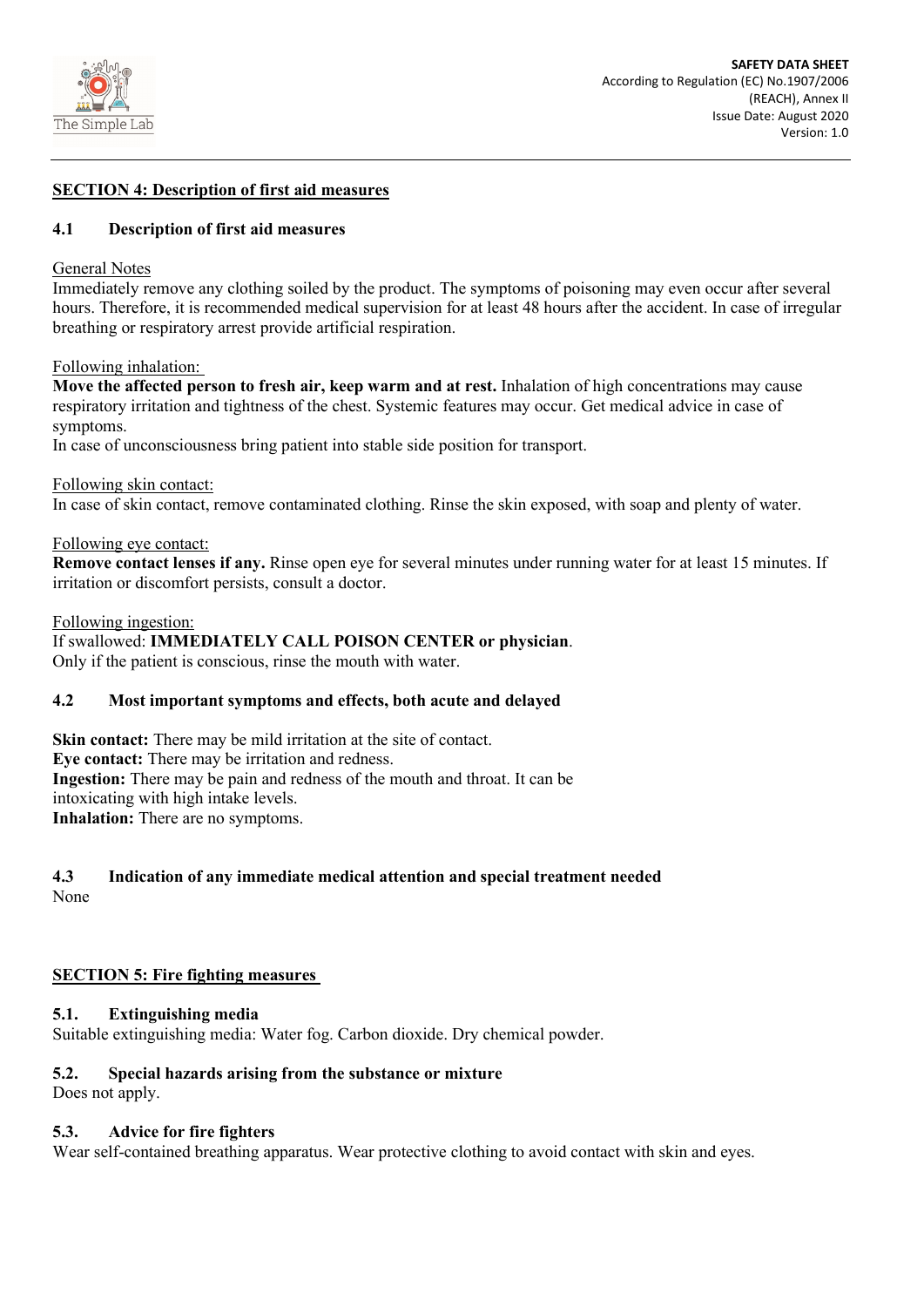

# **5.4 Further information**

None

# **SECTION 6: Accidental release measures**

# **6.1. Personal precautions, protective equipment and emergency procedures**

Isolate area. Wear suitable protective clothing. Ensure adequate ventilation of the working area. Keep away sources of ignition - No smoking.

### **6.2. Environmental precautions**

Contain liquid to prevent contamination of soil, surface water or ground water.

# **6.3. Methods and material for containment and cleaning up**

Small spills: Clean up with absorbent material. Collect material in suitable and properly labeled open containers. Dispose of according to applicable regulations. Large spills: Contain with dike. Pump into suitable and properly labeled containers. Recover if possible, or dispose of according to applicable regulations.

### **6.3.3 Other information**

None

### **6.4. Reference to other sections**

See Section 8 of SDS for information about personal protective equipment. See Section 13 of SDS for information on disposal.

# **SECTION 7: Handling and Storage**

### **7.1. Precautions for safe handling**

Always read the label and product information before use. Misuse may cause harm. Keep away from children.

### **7.2. Conditions for safe storage, including any incompatibilities**

Store in cool place. Keep container tightly closed in a dry and well-ventilated place. Containers which are opened must be carefully resealed and kept upright to prevent leakage. Hygroscopic. Air and light sensitive.

# **7.3. Specific end use(s)**

For use only in electronic cigarettes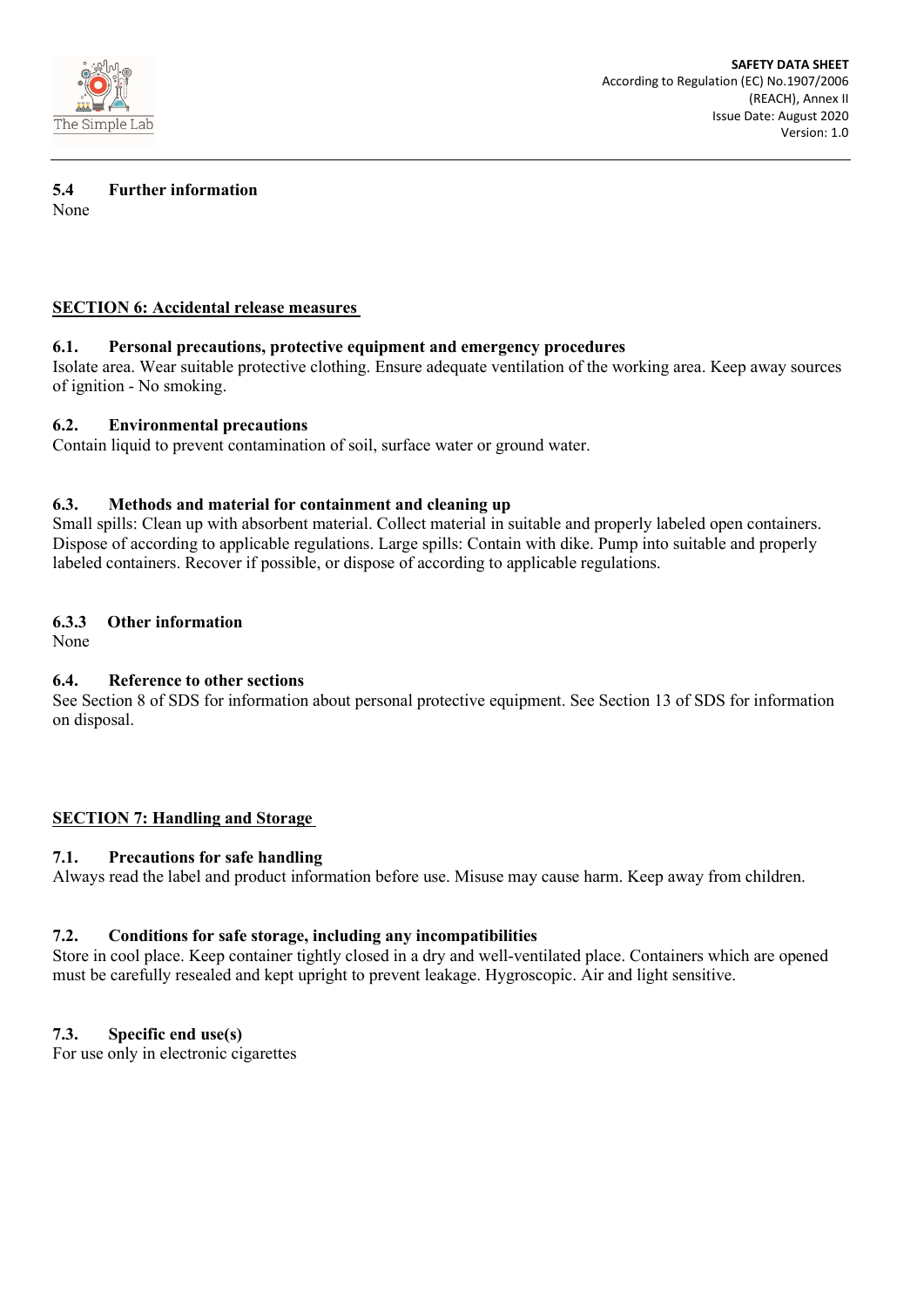

#### **SECTION 8: Exposure controls/personal protection**

### **8.1. Control Parameters**

No limit values apply

#### **8.2. Exposure controls**

#### **8.2.1 Appropriate engineering controls**

Ensure there is sufficient ventilation of the area.

#### **8.2.2 Personal protection equipment**

Respiratory protection: Respiratory protection not required. Hand protection: Protective gloves. Eye protection: Safety glasses. Skin protection: Protective clothing.

#### **8.2.3 Environmental exposure controls**

Use appropriate container to avoid environmental contamination. Keep away from drains, surface and ground water.

### **SECTION 9: Physical and Chemical Properties**

#### **9.1. Physical and Chemical Properties**

| Appearance: | Liquid                           |
|-------------|----------------------------------|
| Odour:      | Variable depending on flavorings |
| Colour:     | Variable depending on flavorings |

| pH (value):                    | not determined  |
|--------------------------------|-----------------|
| Melting Point/ freezing point: | not determined  |
| Boiling point:                 | $>250$ °C       |
| Ignition point:                | $171^{\circ}$ C |
| Evaporation rate:              | not determined  |
| Explosive limits:              | not determined  |
| Vapour pressure:               | not determined  |
| Density $(250C)$ :             | $1.125$ g/cm3   |
| Vapour Density:                | not determined  |
| Relative density:              | not determined  |
| Solubility in water:           | Soluble         |

#### **9.2. Other Information** None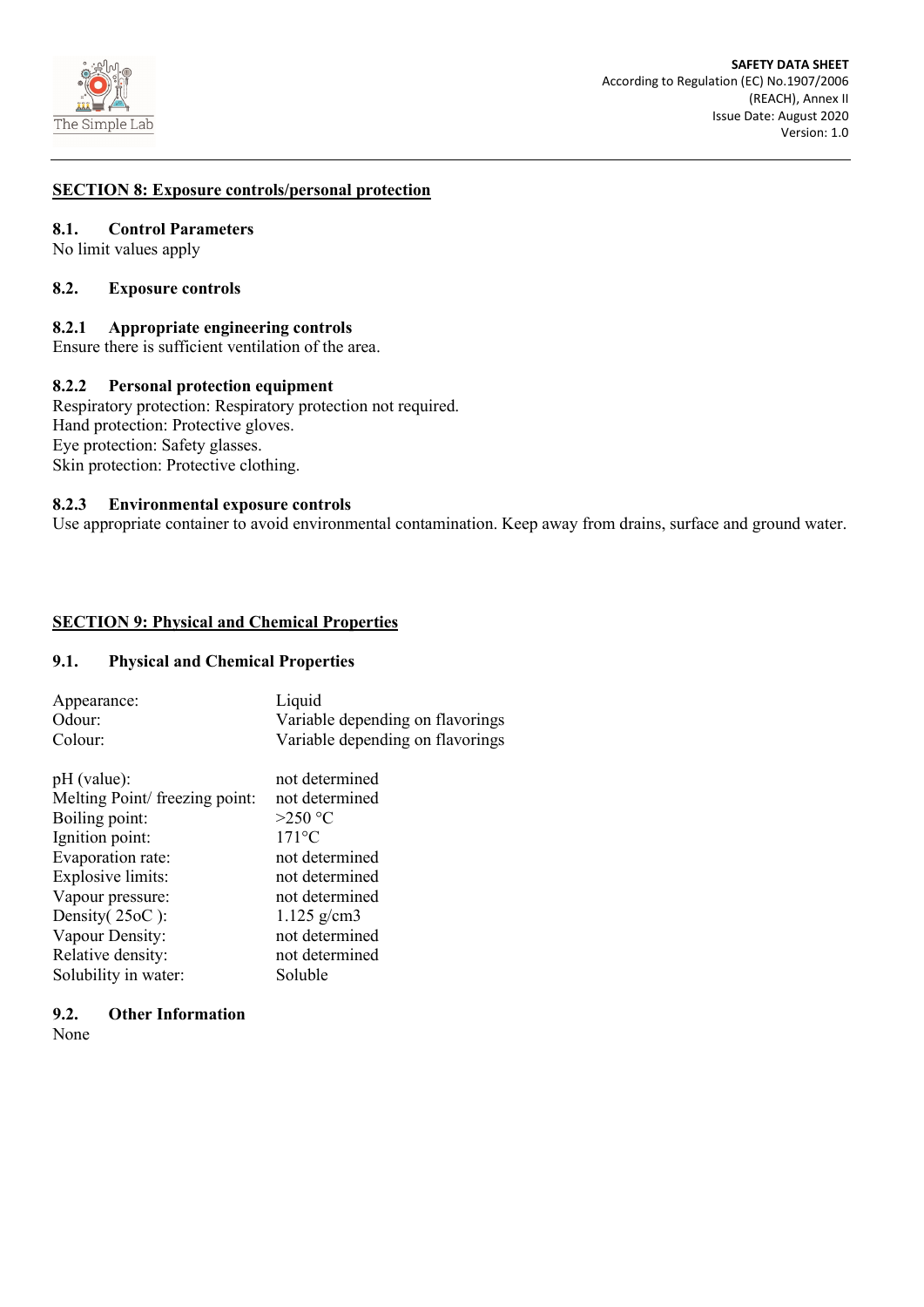

### **SECTION 10: Stability and Reactivity**

### **10.1. Reactivity**

Stable under recommended transport or storage conditions.

### **10.2. Chemical Stability**

Stable under normal conditions.

### **10.3. Possibility of Hazardous Reactions**

Hazardous reactions will not occur under normal transport or storage conditions. Decomposition may occur on exposure to conditions or materials listed below.

### **10.4. Conditions to Avoid**

Direct sunlight. Heat.

### **10.5. Incompatible Materials**

Strong oxidizing agents. Strong acids.

### **10.6. Hazardous decomposition products**

Not applicable.

### **SECTION 11: Toxicological Information**

### **11.1. Information on Toxicological Effects Acute Toxicity**

Toxicity to humans: Acute oral and dermal toxicity (LD50) >2000 mg/kg.

### **11.2. Symptoms / routes of exposure**

Skin contact: Toxic doses may be absorbed through the skin, however, given the low toxicity, this would require an extremely large exposure.

Eye contact: There may be irritation and redness.

Ingestion: May cause soreness and redness of the mouth and throat. Ingestion is likely to cause vomiting.

Inhalation: No symptoms except through prolonged acute exposure.

### **SECTION 12: Ecological Information**

#### **12.1. Toxicity**

No data is available for the mixture as a whole. Neither of the major components are acutely toxic to aquatic organisms. Nicotine itself is acutely toxic, however problematic concentrations are unlikely to be reached from this solution.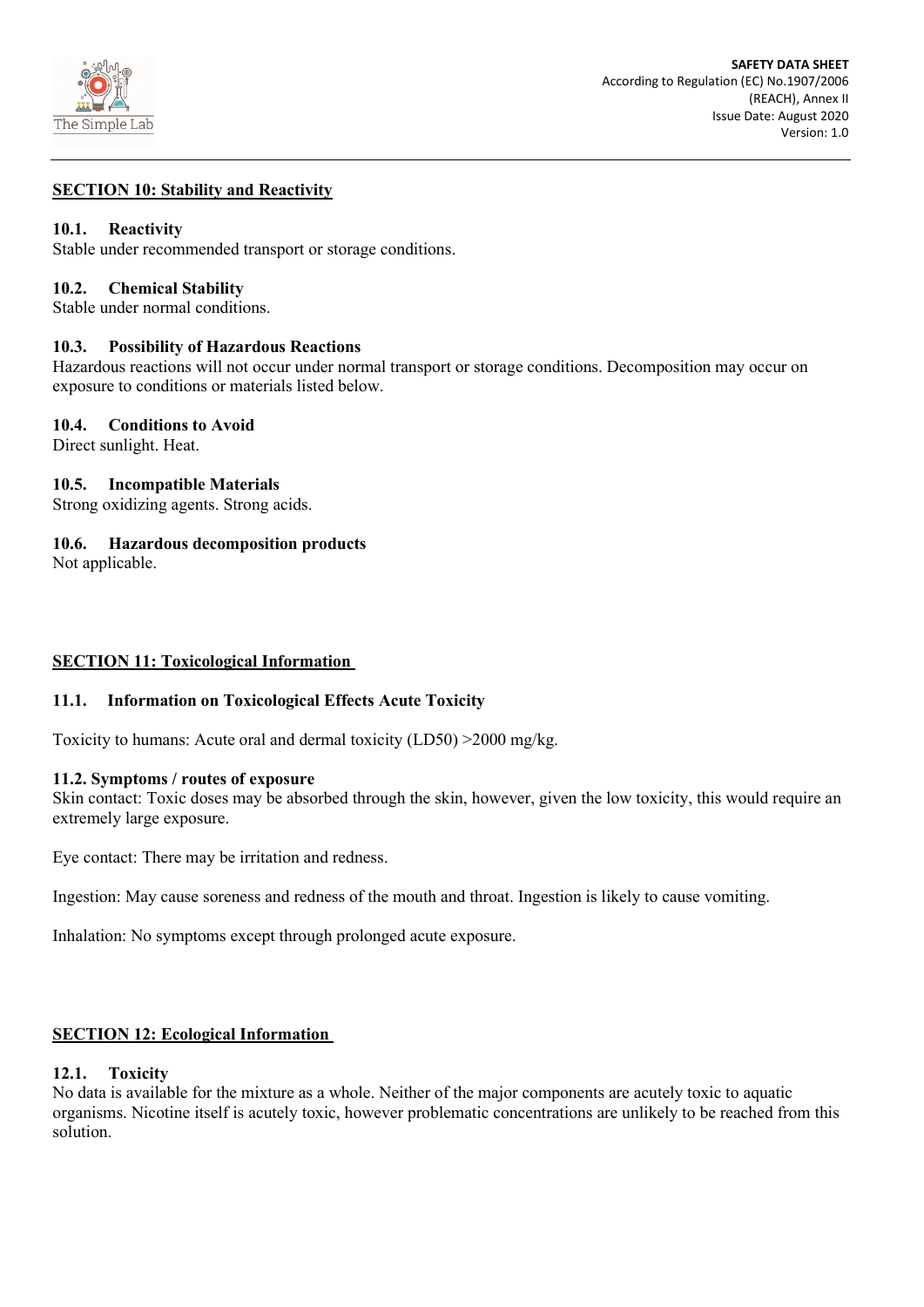

# **12.2. Persistence and degradability**

Material is readily biodegradable. Biodegradation may occur under aerobic and/or anaerobic conditions (in the presence and/or absence of oxygen).

#### **12.3. Bio accumulative potential**

None of the component substances have significant bioaccumulative potential.

#### **12.4. Mobility in Soil**

The components are all 100% miscible with water and will remain in the water phase.

### **12.5. Results of PBT and vPvB assessment**

This substance is not identified as a PBT substance

# **12.6. Other adverse effects**

Toxic to bees. Toxic to felines.

### **SECTION 13: Disposal Considerations**

### **13.1. Waste Treatment Methods**

Deposit into or on to land (e.g. landfill, etc.).

### **13.1.1 Product/Packaging Disposal**

Dispose of as normal industrial waste.

Note: The user's attention is drawn to the possible existence of regional or national regulations regarding disposal.

### **SECTION 14: Transport Information**

### **14.1. UN Number**

Not subject to regulation

### **14.2. UN Proper Shipping Name**

Not subject to regulation

# **14.3. Transport Hazard Class(es)**

Not subject to regulation

# **14.4. Packing Group**

Not subject to regulation

**14.5. Environmental Hazards** No

# **14.6. Special Precautions for User**

No

#### **14.7. Transport in bulk according to Annex II of MARPOL 73/78 and the IBC Code** Not subject to regulation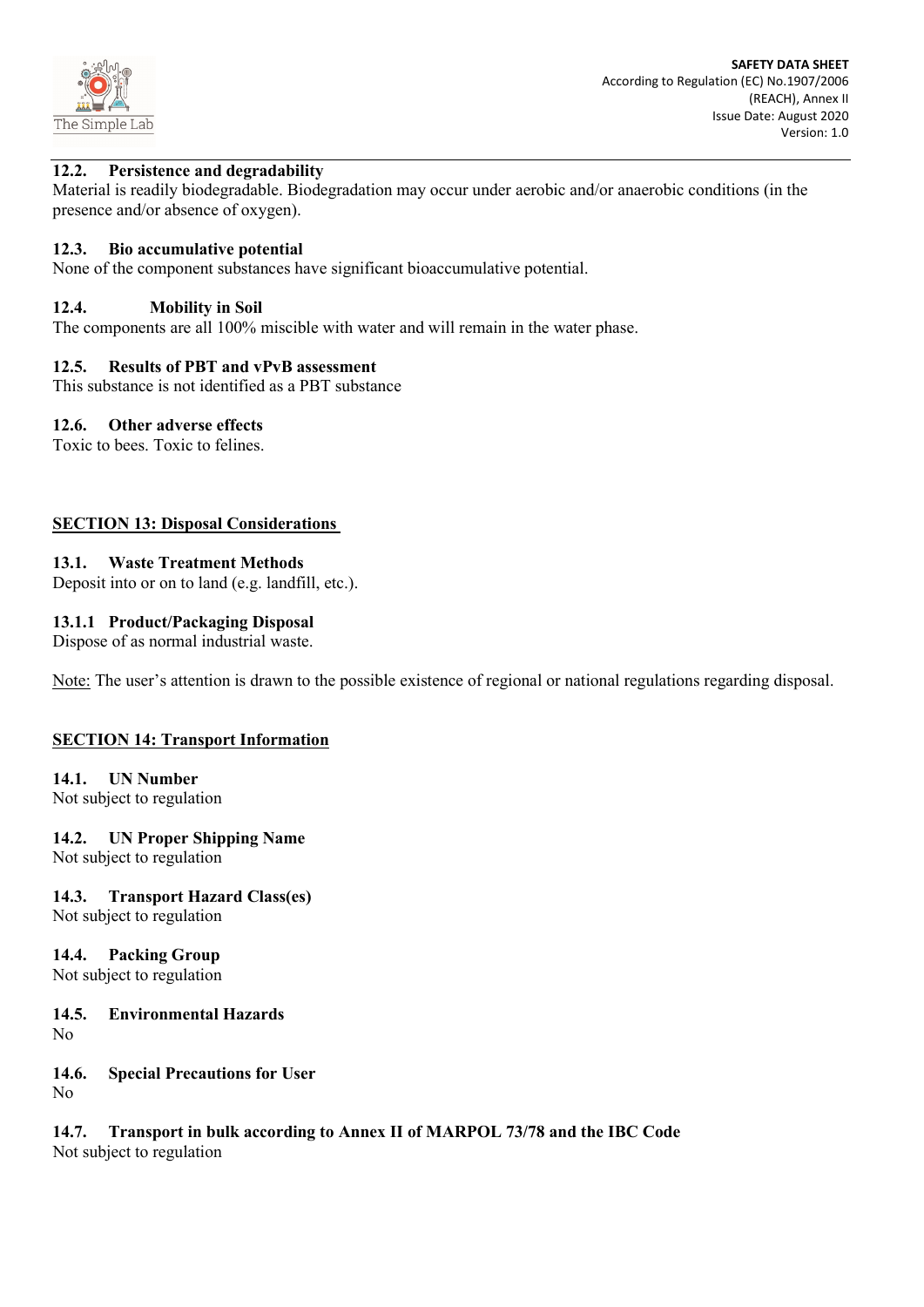

### **SECTION 15: Regulatory Information**

### **15.1. Safety, Health and environmental regulations/legislation specific for the substance or mixture**  Not applicable

#### **15.2 `Chemical Safety Assessment**

No Chemical Safety Assessment has been carried out for this mixture by the supplier.

# **SECTION 16: Other Information**

The content and format of this SDS are in accordance with Regulation (EC) 435/2010 amending Regulation (EC) No. 1907/2006 of the European Parliament and of the Council of 18 December 2006 concerning the Registration, Evaluation, Authorization and restriction of chemicals (REACH) and Regulation (CLP) 1272/2008 of the European Parliament and of the Council of 16 December 2008 on classification, labeling and packaging of substances and mixtures, amending and repealing Directives 67/548 / EEC and 1999/45 / EC, and amending Regulation (EC) No. 1907/2006.

The information provided in this Safety Data Sheet are intended only as a guide for the safe use of the product. This information is correct to the best of our knowledge at the date, but do not give any guarantee regarding their accuracy. The only information provided are only for this product and may not apply when is used in combination with other materials or in any process. The user assumes all liability for any injury or damage resulting from misuse and failure to implement the recommended practices, or from hazards inherent in the nature of the product itself. The product should not be used only for the declared use or uses without seeking advice from the company **SIMPLESIDE TRADING LTD**

**Prepared by: Christina Fessa Chemical Engineer** For





T.I FOODTEC CONSULTANCY LTD Leoforos Strovolou, Elia Venezi 2A, Office 103 2042, Strovolos, Nicosia Tel: 0035722468787 , 96572353 Fax: 0035722468788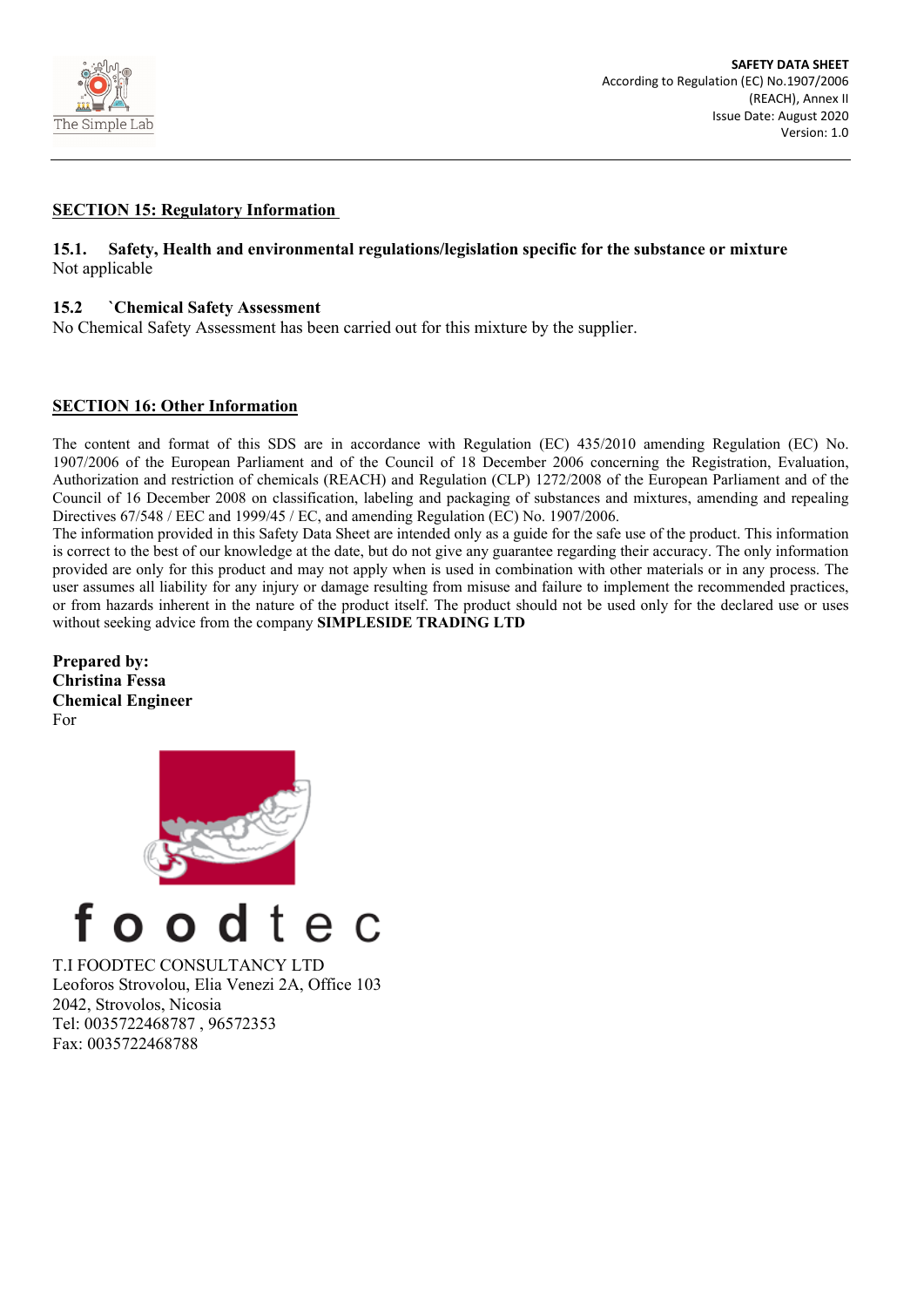

**SAFETY DATA SHEET** According to Regulation (EC) No.1907/2006 (REACH), Annex II Issue Date: August 2020 Version: 1.0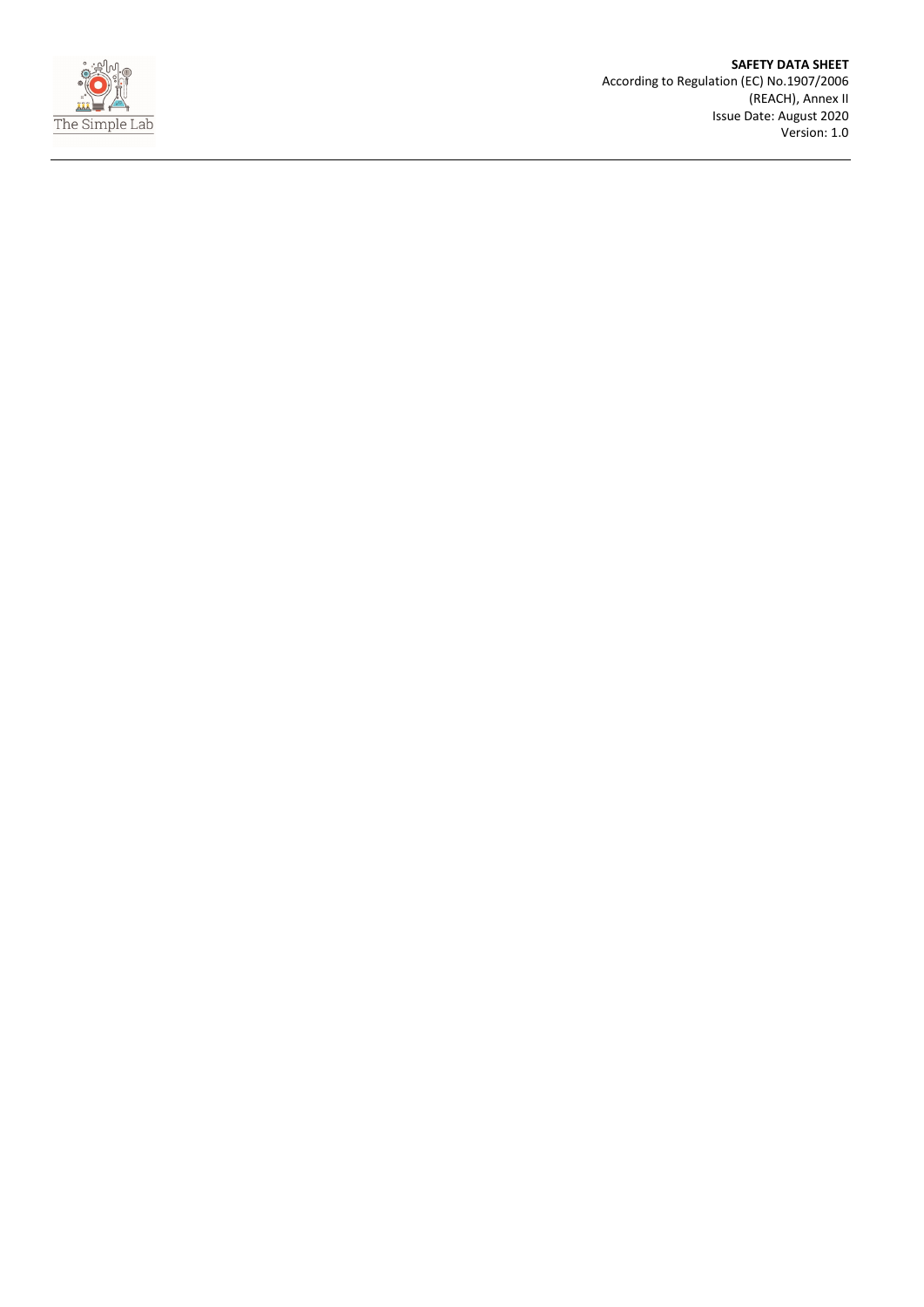

**SAFETY DATA SHEET** According to Regulation (EC) No.1907/2006 (REACH), Annex II Issue Date: August 2020 Version: 1.0